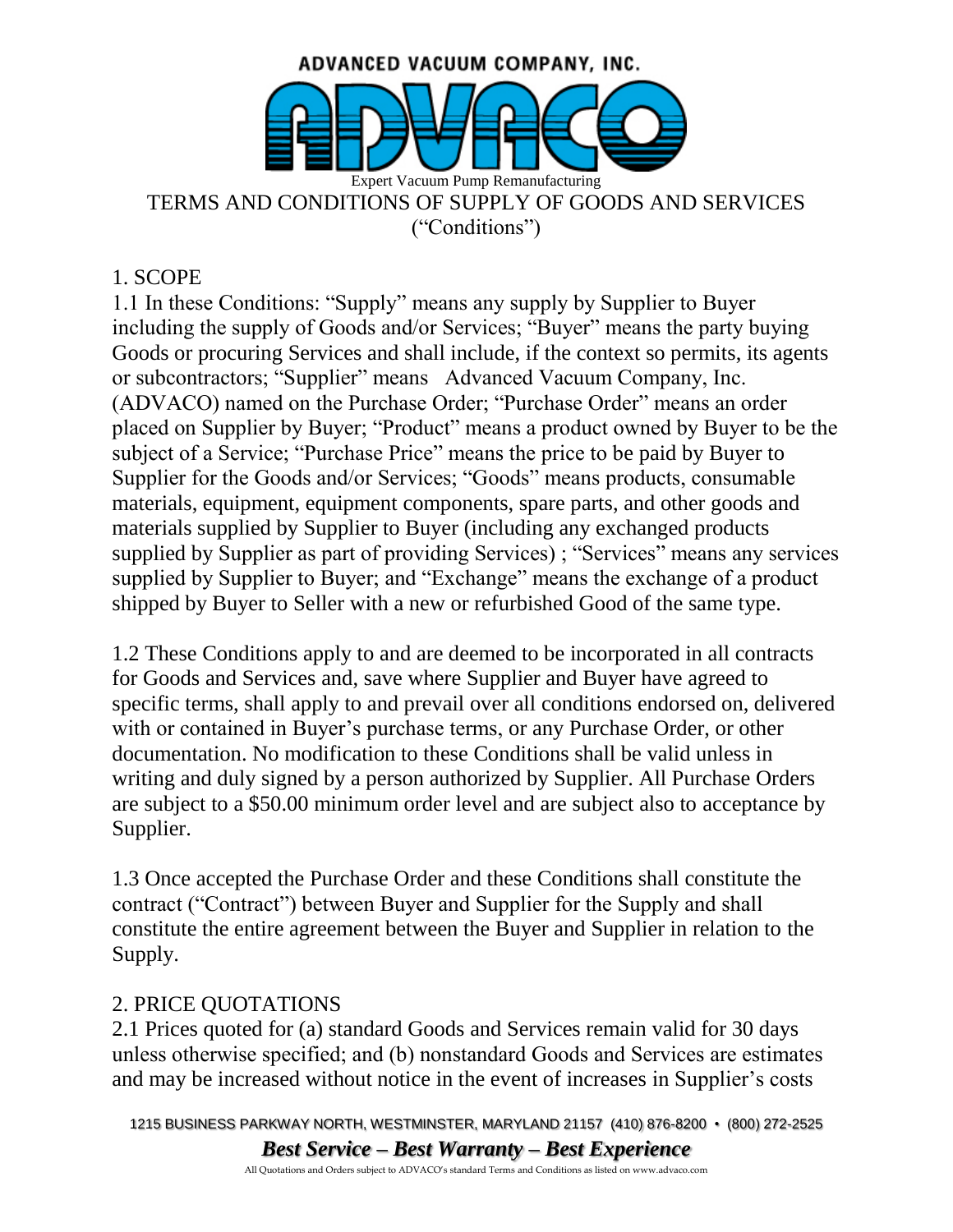# ADVANCED VACUUM COMPANY, INC.



of: (i) transport, labor and materials; (ii) handling of, and compliance with laws and regulations concerning hazardous materials; (iii) handling, delivery and shipping; (iv) energy or fuel; and/or  $(v)$  any other costs of supply or of Supplier's performance arising between the time of quotation and the time of Supply.

2.2 Prices quoted are exclusive of all applicable taxes, including but not limited to, any value added tax, Federal, state and/or municipal excise, sales and/or use taxes, levies and duties of any nature whatsoever ("Taxes") applicable to the Goods and Services. Maryland customers must provide tax exempt certificate or MD tax will be charged. Non-Maryland customers must submit any applicable sales tax to the applicable jurisdiction directly.

## 3. INSPECTION AND TESTING

3.1 All Goods are inspected by Supplier before supply to Buyer and tested where appropriate.

3.2 An additional charge will be made for tests or trial runs carried out at Buyer's request.

## 4. SUPPLY AND TRANSPORT

4.1 Supplier will use reasonable efforts to supply Goods and Services within the time requested in the Purchase Order and in any event within a reasonable period.

4.2 Unless otherwise agreed in writing all shipments shall be made FCA (Incoterms 2010) Supplier's facility. Unless other delivery arrangements are agreed, Supplier may, at Buyer's request and expense, arrange carriage and insure Goods against normal transit risks to the value of the Purchase Price. Risk of damage to or loss of Goods shall pass to Buyer on Supplier's delivery of the Goods to the carrier. Should Buyer carry out the transport of the Goods, Buyer shall have in place all adequate transit insurance with insurers of good reputation to the value of the Purchase Price, and Buyer shall ensure that Supplier is noted as additional insured on this insurance Risk of damage to or loss of Goods shall pass to Buyer in accordance with the agreed terms and Buyer shall indemnify Supplier against all loss of, or damage to, Goods. Under no circumstances will Supplier be responsible for shipping damage and/or any resultant loss or claim once the good or service is no longer in the possession of Supplier. This includes but is not limited to all

1215 BUSINESS PARKWAY NORTH, WESTMINSTER, MARYLAND 21157 (410) 876-8200 • (800) 272-2525 *Best Service – Best Warranty – Best Experience*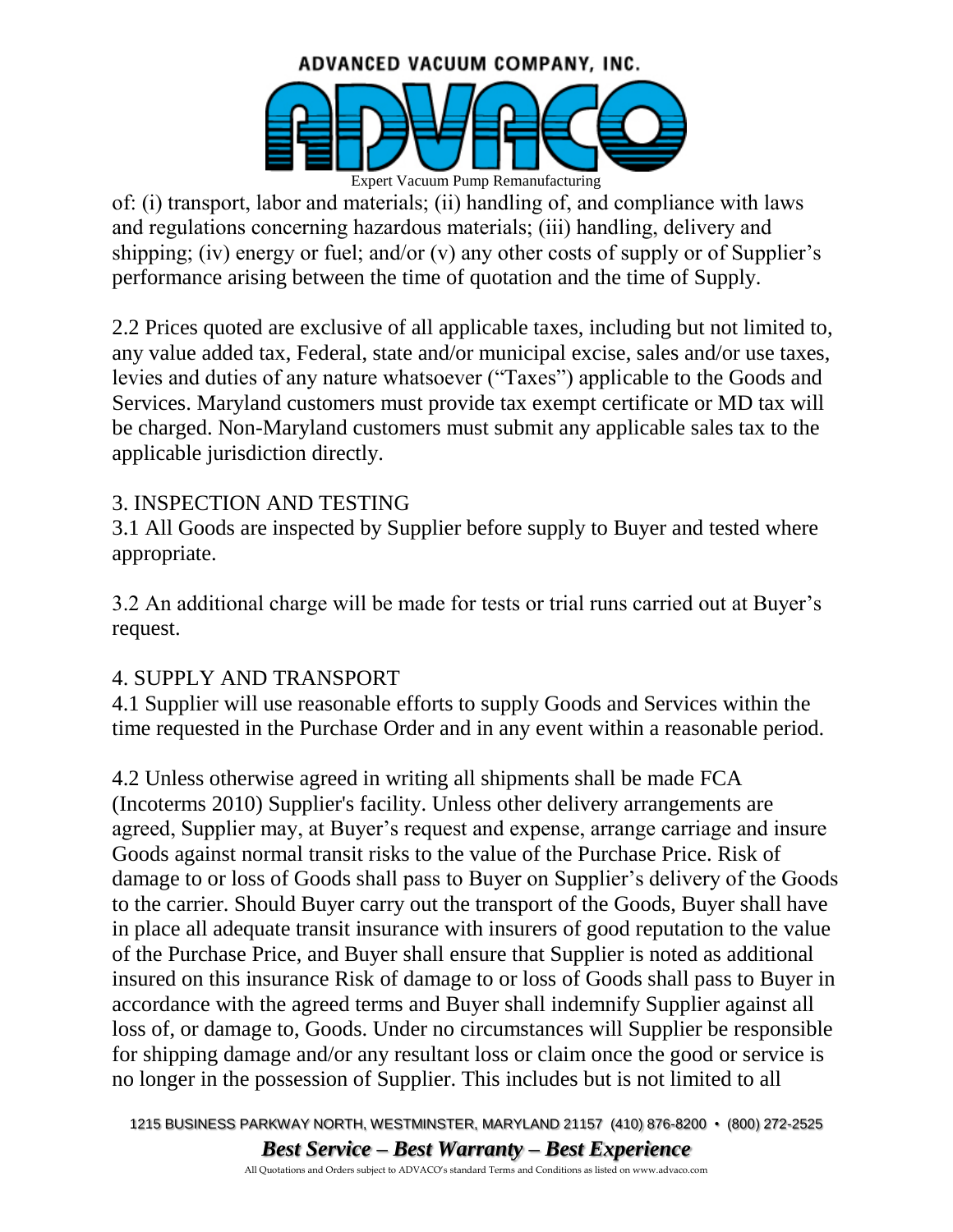

shipments, whether shipped prepaid or collect from Supplier's facility, regardless of the circumstances. Buyer is solely responsible for instructing Supplier in writing to insure any shipment, including specifying the amount; otherwise, in the case of damage incurred during transport, Buyer assumes all risks, costs and obligations to resolve any issue with the carrier.

4.3 Buyer shall take delivery of the Goods in accordance with the delivery date specified in the Contract or at the latest 5 days from Supplier's notification that the Goods are ready for delivery, whichever is the latest (the "Delivery Date") Buyer will supply Supplier with delivery instructions promptly on notification to Buyer that Goods are ready for shipment.

4.4 Buyer's obligation to take delivery of the Goods as provided in this Contract constitutes a material obligation of Buyer.

4.5 Where the Goods to be supplied are not new, or where Supplier is to return a Product after it is serviced, Buyer will supply Supplier with delivery instructions promptly on notification to Buyer that the Good or Product is ready for shipment. Should shipment or collection be postponed, Buyer shall be invoiced for the full amount of the good/service and expected to pay within terms from invoice date.

4.6 In the case of an Exchange, Buyer must ship at its costs the product to be exchanged to Supplier within thirty (30) days of the date of the relevant Purchase Order. Should Buyer not comply with this obligation Supplier shall be entitled to terminate the Purchase Order or that part of the Purchase order related to the exchange and Buyer shall pay the price which would be due against the supply of a new Good of equivalent specification, less any amount already paid towards the Exchange. Buyer shall pay within 30 days of the date of invoice.

4.7 The parties agree that compensation and other expenses payable under the Conditions above are a genuine pre-estimate of the costs and losses which Supplier would suffer from Buyer not taking delivery of the Goods and/or for non-return of an Exchange product on the Delivery Date.

4.8 In cases where a Product is received by Supplier in respect of which no Purchase Order, or other written authority, is given to Supplier to carry out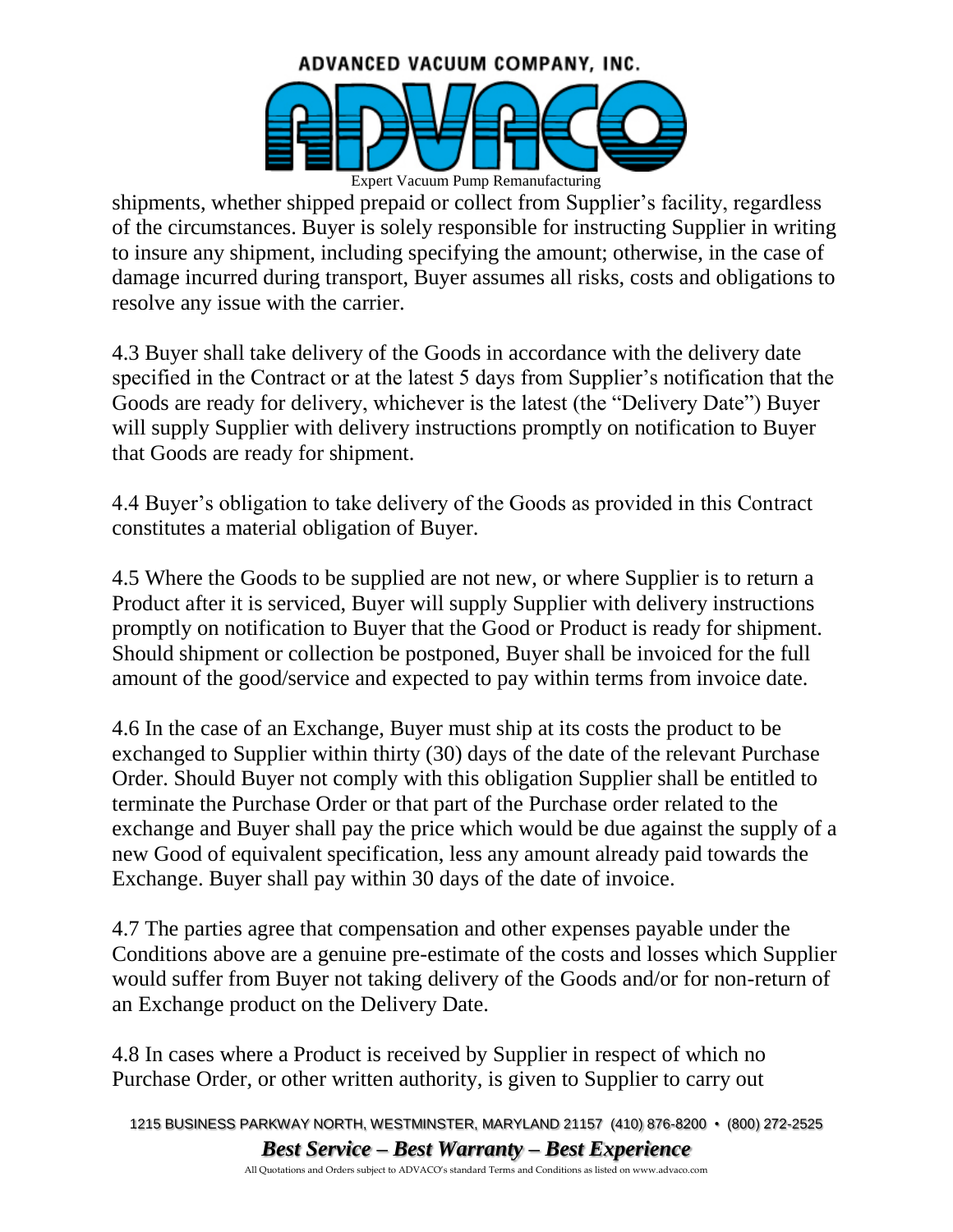

Services within 60 days of receipt by Supplier, Supplier may, at its option, either return the Product to Buyer or dispose of the Product as Supplier deems fit and Supplier may charge Buyer for, and Buyer agrees to pay, all storage, return and/or disposal costs.

4.9 Buyer shall ensure and warrant that it shall comply with any applicable export or import laws, regulations or guidance and that it shall not import, export or reexport, directly or indirectly, the Goods, or other item related to the Goods, in or to (1) any country subject to an embargo under the laws of any country or under any international laws, including, but not limited to, Cuba, Iran, North Korea, Sudan and Syria and/or (2) any country for which an import or export/re-export license or approval or certificate is required, without obtaining such license or approval or certificate prior to importing or (re)exporting. Buyer shall attach to all Purchase Orders the necessary information to permit Supplier to commence its work, together with any import license and/or permits or certificates, which may be necessary. Supplier shall not be liable for delay in delivery or non-delivery of the Goods or any associated item due to (1) any restriction on the import or export of the Goods or any associated items or (2) non-compliance by Buyer with this clause or with the law, or (3) delay or refusal of export or import license or approval by any relevant authority. Supplier may request, and if so Buyer shall provide, in advance and as a condition of delivery, a signed statement providing information related to the use of the Goods and any associated items and/or the full identity of the end-user or any intermediary in the transaction. Notwithstanding any other provision of the Contract Supplier shall be entitled to terminate the Contract with immediate effect and without liability if it has reasonable grounds to suspect that Buyer has breached or intends to breach this clause.

4.10 Goods will be supplied and paid for as available. Each shipment shall be considered a separate and independent transaction. Supplier may suspend shipment of any unfulfilled Contract between the parties in the event of any act or omission on the part of Buyer or if Buyer is in material breach of Buyer's obligations under a Contract, whether separate or not.

4.11 All Goods and Services supplied in accordance with the Contract will be deemed accepted unless Buyer promptly notifies Supplier in writing that the Goods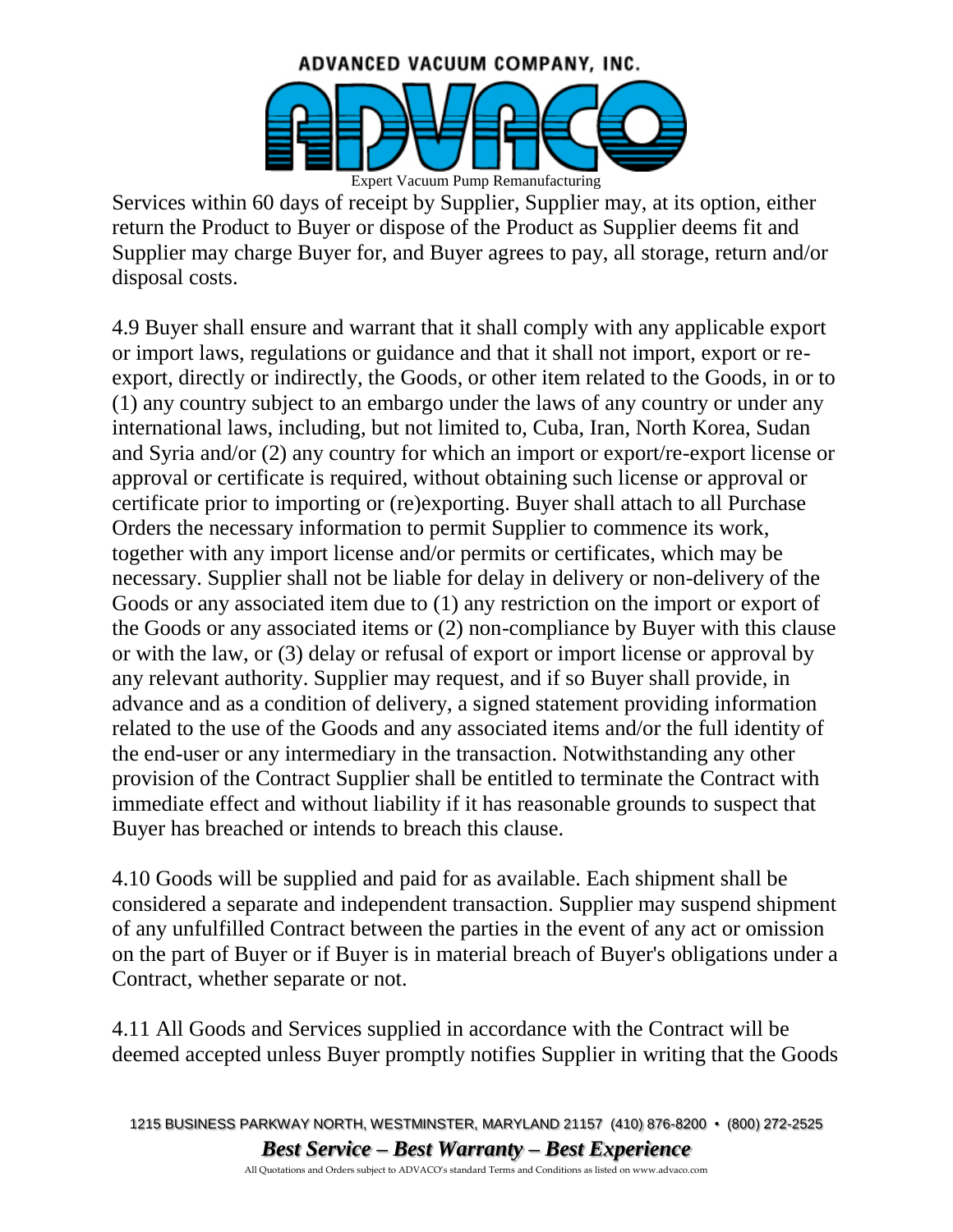

or Services are not in compliance with the Contract. Any damaged Goods and packaging must be kept for inspection by Supplier.

4.12 Supplier may modify the specification of Goods without notice provided that the modification does not materially affect the performance, form or fit of the affected Goods.

4.13 Services, installation and commissioning are not included in the purchase price for the Goods.

4.14 Buyer shall be responsible for de-installing, de-commissioning and shipment of any Product. Supplier shall notify Buyer following discovery of any such Product as unsuitable for the performance of Services

#### 5. PAYMENT

5.1 All amounts are stated and payments are to be made in US Dollars unless otherwise agreed in writing. If Buyer specifies a different currency, Supplier reserves the right to amend the quoted price by any amount to cover movements in the exchange rate between the relevant currency and US Dollars arising between the time of quotation and acceptance of the Purchase Order

5.2 Full payment without any deduction whatsoever must be made to Supplier within 30 days of the date of invoice unless otherwise agreed in writing. Invoices will normally be issued on the date of preparation of shipping documents or completion of the Services. Any invoice disputes must be raised by Buyer within 15 days from date of invoice, or the invoice shall be considered to be accepted by Buyer. Time for payment shall be of the essence. Failure to submit full payment due within payment terms may result in loss of warranty coverage.

5.3 All Purchase Orders are subject to credit approval before shipment. If, in Supplier's judgment, Buyer's financial condition does not at any time justify payment terms as previously specified, Supplier may cancel or suspend any unfulfilled Contract. Supplier may require Buyer to furnish Supplier with a confirmed irrevocable letter of credit drawn on a bank acceptable to Supplier.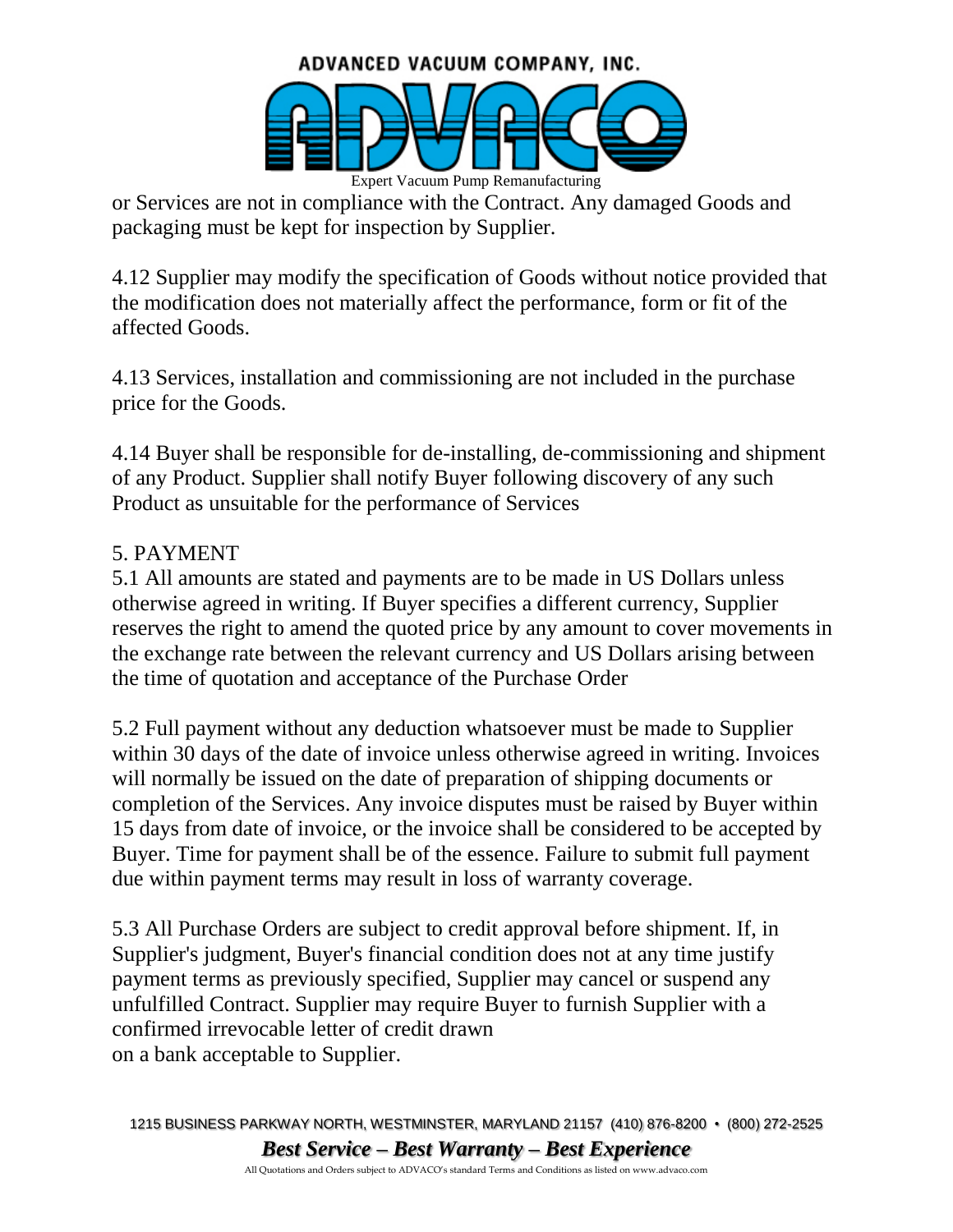#### ADVANCED VACUUM COMPANY, INC.



5.4 If any payment is overdue Supplier shall be entitled, without prejudice to any other right or remedy, to suspend all further deliveries to Buyer without notice and/or to charge interest on any amount overdue at the applicable statutory default interest rate, or if none, at the rate of 18% per annum.

5.5 Any sum due by Buyer may be offset by Supplier against any sums due by Supplier to Buyer under any Contract

### 6. RETENTION OF TITLE

6.1 Subject to clause 6.2 Goods shall remain Supplier's property until Buyer has made full and unconditional payment to Supplier of all sums due to it in respect of the Goods

6.2 Title to Product remains with Buyer unless it becomes the subject of Exchange in which case title passes to Supplier upon receipt of the Product at the Supplier's facility.

6.3 Any consignment stock, inventory or materials held at Buyer's site and owned by Buyer for the use of Supplier in carrying out the Services shall be at the risk of the Buyer

6.4 Until payment in full by Buyer, Goods shall be held by Buyer as Bailee for Supplier and will be kept, unaltered and in good condition (at no cost to Supplier) separately from all other goods of Buyer or any third party in such a way that they remain readily identifiable as Supplier's property.

6.5 If payment becomes overdue, or on the occurrence of any termination event referred to in Condition 12 below, Supplier may, where permitted by law, and after giving notice to Buyer, enter upon any premises where Supplier reasonably believes Goods to be, or otherwise take action, to recover Goods.

6.6 From delivery and prior to full payment of the Purchase Price, Buyer shall maintain the Goods in satisfactory condition and keep them insured under adequate insurance policies with insurers of good reputation, covering the Purchase/Service Price.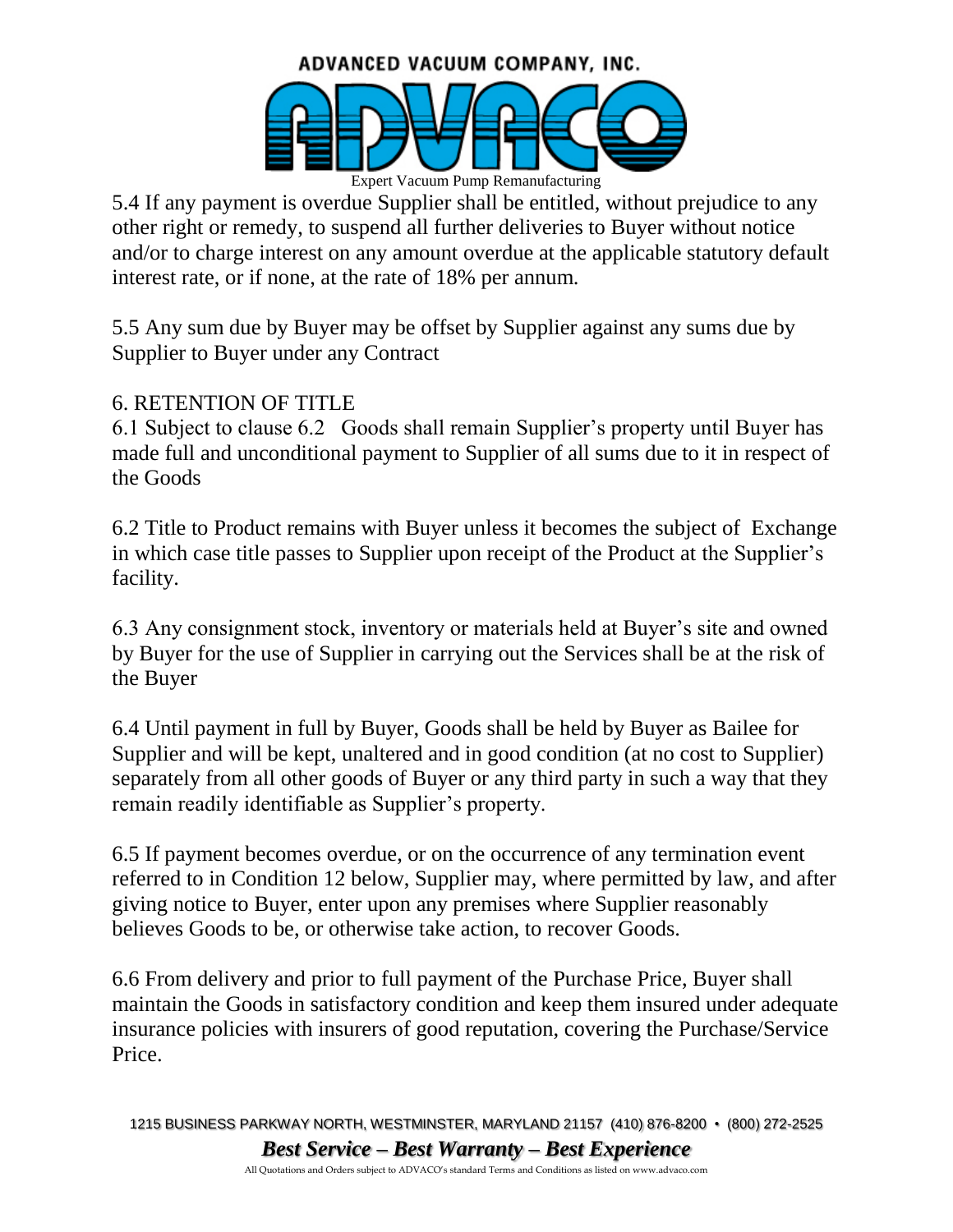

# 7. INTELLECTUAL PROPERTY AND CONFIDENTIALITY

7.1 Supplier shall retain all right, title and interest in and to, and possession of, any know-how, technical information, drawings, specifications or documents, ideas, concepts, methods, processes, techniques and inventions developed or created by or on behalf of Supplier and supplied by Supplier under any Contract. All such information shall be kept confidential by Buyer and shall not be disclosed to any third party unless and until the same is or becomes public knowledge nor shall any such information be used by Buyer for any purpose other than for the purpose of using any Goods supplied under the Contract without Supplier's prior written consent.

7.2 Ownership is retained by Supplier of any patent, copyright, trade secret, design right or other intellectual property right in or relating to the Supply and Buyer shall acquire no rights in or over such intellectual property rights save as expressly set out herein including, but not limited to, any technical information, know-how, drawings and specifications supplied by Supplier or relating to the Supply.

7.3 Supplier's trademarks and names shall not be used by Buyer otherwise than as applied by Supplier to Goods, Services or associated documentation.

#### 8. WARRANTY

8.1 In respect of supply of Goods comprising equipment and related components, spares and parts:

A. Supplier hereby undertakes to repair or replace at Supplier's option, or to arrange repair or replacement by Supplier's representative of, any Goods supplied to Buyer if a defect in materials or workmanship arises under conditions of normal and proper use and maintenance (fair wear and tear, and consumables excepted) provided that (i) the Goods were purchased and used for a purpose for which they were suitable; (ii) were operated and maintained in accordance with the operating instructions; (iii) unless otherwise agreed by Supplier, in writing, the defect occurs within the warranty period specified on Supplier's quotation from which Buyer's purchase order was created; and (iv) Condition 8.3 is satisfied.

B. Any repaired or replaced Goods (including Goods the subject of exchange) will continue to be warranted for the unexpired period of the warranty referred to in Condition 8.1 A above.

1215 BUSINESS PARKWAY NORTH, WESTMINSTER, MARYLAND 21157 (410) 876-8200 • (800) 272-2525 *Best Service – Best Warranty – Best Experience*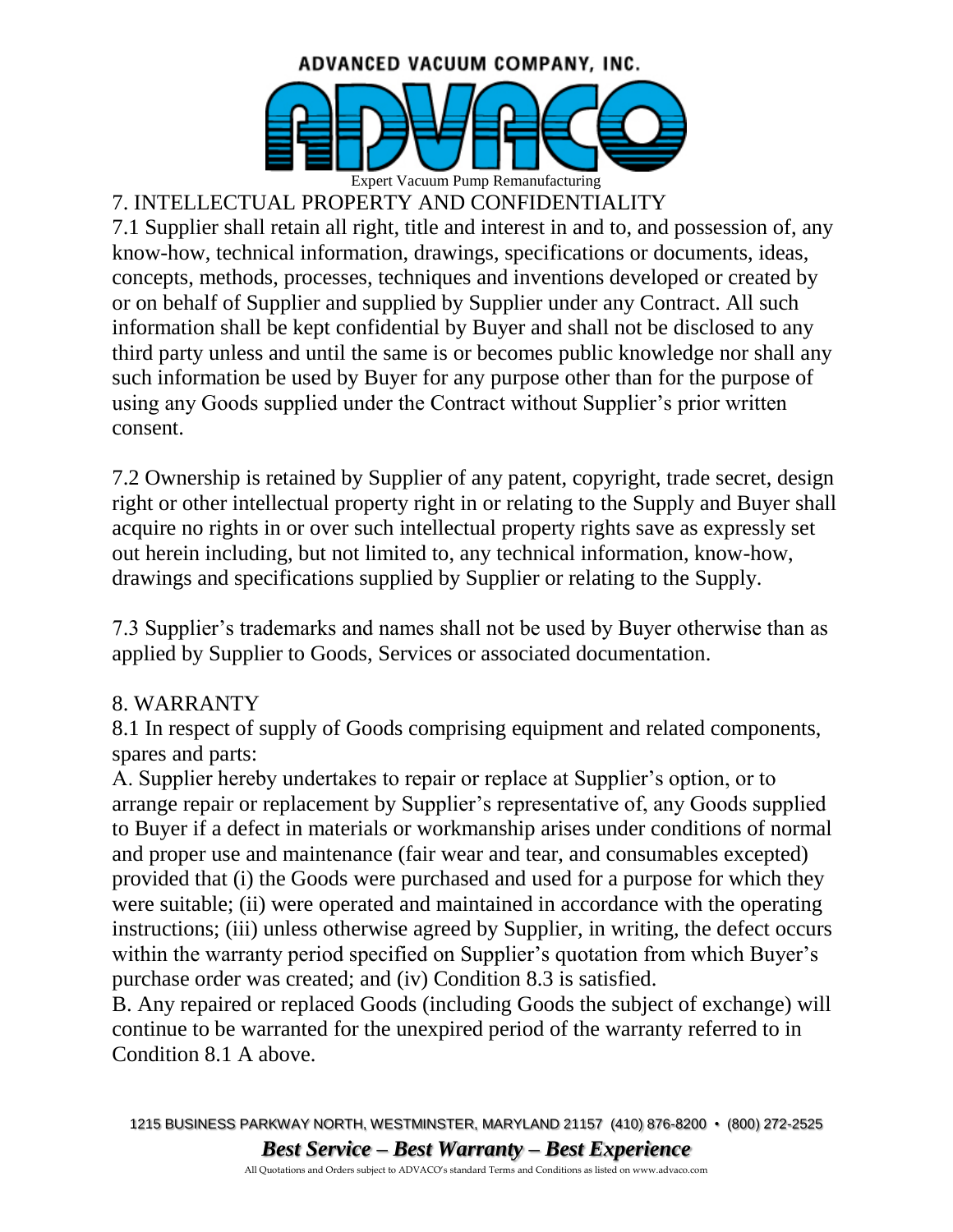

C. The warranty under this clause does not cover the costs of shipping, installation or removal of the Goods to be repaired or replaced which shall be at Buyer's cost.

8.2 In respect of supply of Services:

A. Supplier warrants that Services shall be performed in a workmanlike manner using reasonable skill and care and in accordance with Supplier's service policy and practice. Unless otherwise agreed in advance, Supplier shall provide such Services, including repair and replacement, as are in Supplier's reasonable opinion necessary in order to provide the Service.

B. If subsequent to the performance of Services failure or breakdown (fair wear and tear and consumables excepted) occurs: (a) during the warranty period notified to Buyer at the time the Services are performed (or if no such period is notified to Buyer, and unless otherwise agreed, within 90 days of the date that the Services are completed); (b) during normal usage; and (c) shown by Buyer to Supplier's reasonable satisfaction (after a reasonable opportunity for Supplier to inspect the allegedly defective Services and to review documentation pertinent to the failure or breakdown) to have been caused by Supplier's failure to perform the Services in accordance with this Condition: Supplier, at its option, shall correct or re-perform the Service or replace the serviced product or refund the cost of the Services; provided that: (i) the failure or breakdown was not caused, or contributed to, by Buyer's act or omission, breach of contract, negligence, process reactions, excessive process build ups or accidents or by Buyer's failure to observe Supplier's recommended maintenance schedules and activities; and (ii) Condition 8.3 is satisfied.. For the avoidance of doubt any components of a Product not replaced in the course of the Product being serviced will not be covered by the Service warranty on the Product.

C. Buyer is responsible for shipping Products to the designated Supplier's facility at Buyer's risk and cost. All shipping costs regardless of the circumstances are the responsibility of the Buyer, unless otherwise agreed in writing.

D. The Warranty under this Condition does not cover the costs of installation or removal of the Product which shall be at Buyer's cost. E. Except as expressly warranted above, Services are provided "as is" and Buyer assumes the entire risk as to the results of the Services. Nothing stated in these Conditions implies that the operation of any serviced Product will be uninterrupted or error-free or that errors will be corrected. Other written or oral statements by Supplier, its representatives, or others do not constitute warranties of Supplier. Buyer is not entitled to warranty

1215 BUSINESS PARKWAY NORTH, WESTMINSTER, MARYLAND 21157 (410) 876-8200 • (800) 272-2525 *Best Service – Best Warranty – Best Experience*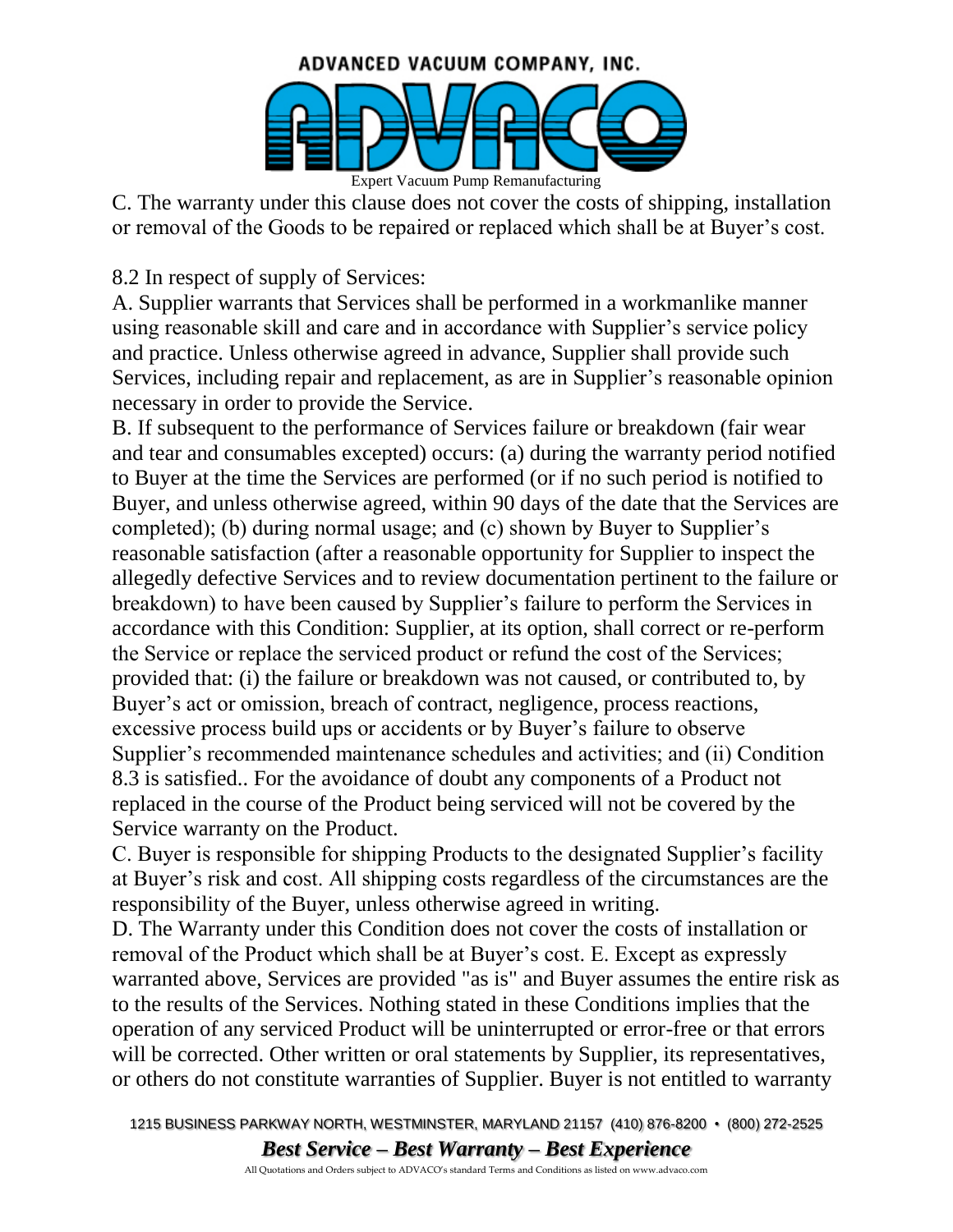

coverage unless the full price of the initial product or service invoice has been paid.

8.3 The following provisions must be satisfied in respect of all claims under Conditions 8.1 and 8.2: a) the claim must first be notified promptly in writing to Supplier; b) the Goods or any Product must not have been repaired or modified by anyone other than Supplier or at Supplier's direction; c) in the case of equipment and related components, spares and parts not of Supplier's own manufacture, unless otherwise required by law, Supplier's responsibility shall be limited to passing on to Buyer the benefit of any guarantee or warranty given to Supplier by the manufacturer of such Goods or part; d) in the case of a replacement, Buyer returns at its cost the defective Goods to Supplier within 10 days of delivery of the replacement Goods by Supplier; e) the defect does not arise from Buyer's specification or instructions; and g) Buyer has paid the purchase price in full or paid in accordance with agreed payment schedule.

8.4 Supplier may satisfy Supplier's liability under this Condition 8 by reducing the Purchase Price or refunding the Purchase Price and retaking the Goods or issuing a credit note, at Supplier's discretion.

8.5 EXCEPT AS EXPRESSLY WARRANTED ABOVE, GOODS AND SERVICES ARE PROVIDED WITHOUT OTHER REPRESENTATIONS, WARRANTIES OR CONDITIONS OF ANY KIND, INCLUDING IMPLIED WARRANTIES AND CONDITIONS OF MERCHANTABILITY, FITNESS FOR A PARTICULAR PURPOSE, TITLE OR NONINFRINGEMENT OF THIRD PARTY'S RIGHTS.

#### 9. LIABILITY AND INDEMNIFICATION

9.1 Subject to Condition 8, the following provisions set out the entire liability of Supplier (including any liability for the acts or omissions of its employees, agents, or subcontractors) to Buyer in respect of: a) any breach of these Conditions; or (b) any representation, statement or tortious act or omission, including negligence, arising under or in connection with these Conditions.

9.2 Nothing in these Conditions excludes or limits the liability of Supplier for: (a) death or personal injury caused by Supplier's negligence or (b) fraud or fraudulent

1215 BUSINESS PARKWAY NORTH, WESTMINSTER, MARYLAND 21157 (410) 876-8200 • (800) 272-2525 *Best Service – Best Warranty – Best Experience*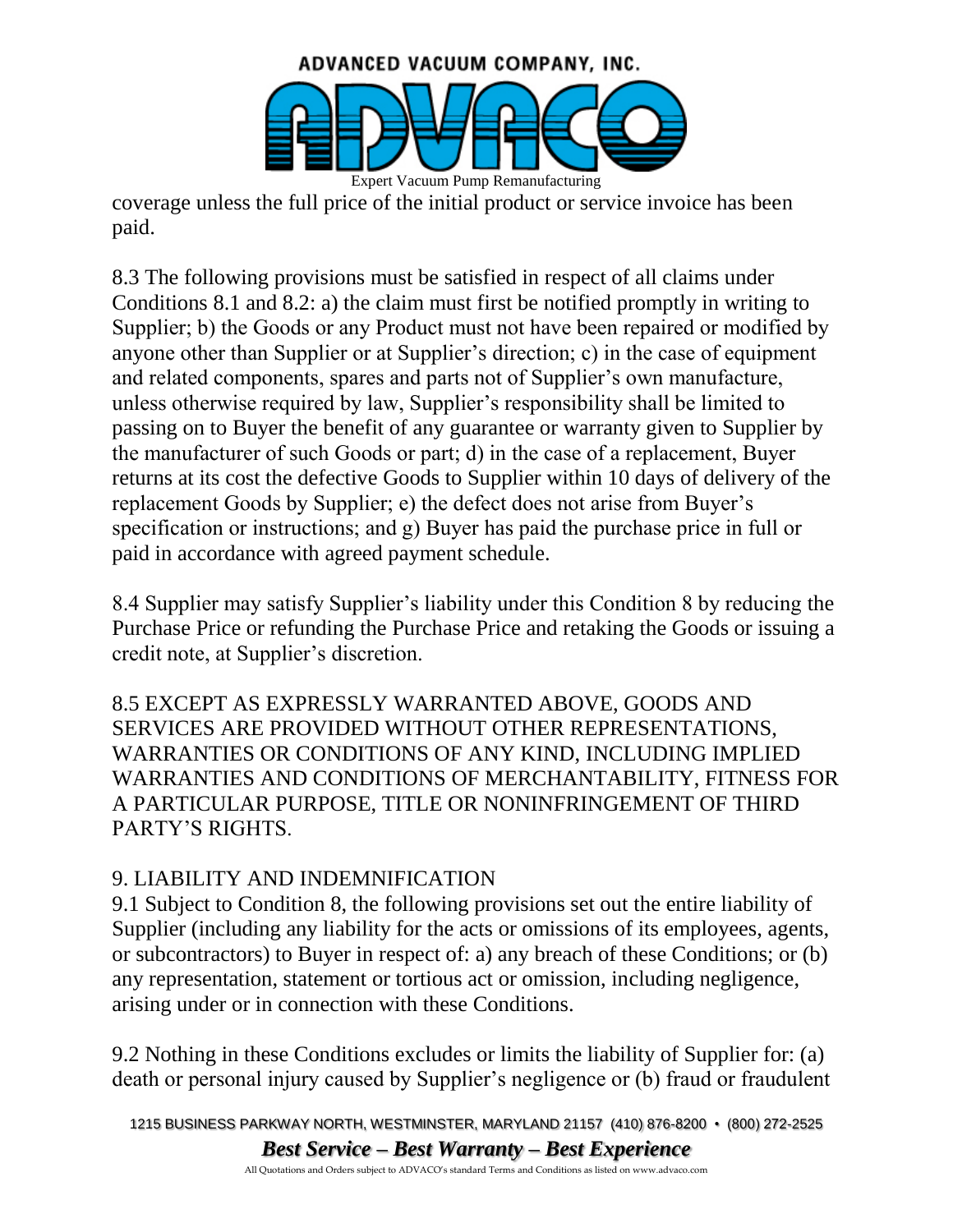

misrepresentation or (c) any other liability that cannot be excluded or limited by law.

9.3 Subject to Condition 9.4 Supplier shall be liable for physical damage to property to the extent that it results from breach of Contract or Supplier's negligence in connection with the performance of the Contract, subject to an overall limit of the amount received by Supplier from Buyer under the Contract.

9.4 Supplier shall not be liable to Buyer for pure economic loss, loss of profit, loss of business, depletion of good will, loss of anticipated savings, injury to reputation, loss of revenue, interruption of production, any damages claimed to Buyer by third parties, or otherwise, in each case whether direct, indirect or consequential, or any claims for consequential compensation whatsoever (howsoever caused) which arise out of or in connection with the Contract.

9.5 If Buyer fails to perform any of its obligations pursuant to these Conditions, Buyer shall pay Supplier all costs and expenses incurred by Supplier, including all attorney's fees, in enforcing Supplier's rights relating to such obligation, whether by formal proceedings or otherwise, in addition to any other remedy available to Supplier.

9.6 For the avoidance of a doubt save as provided in this clause Supplier shall have no liability in contract, tort, misrepresentation, restitution, or otherwise arising as a result of the performance or contemplated performance of the Contract.

9.7 Buyer will indemnify and keep indemnified Supplier from and against any costs, claims, demands, liabilities, damages or losses and all interest, penalties and legal and other professional costs and expenses arising out of or in connection with Buyer's use of Goods or Buyer supplying Goods to any party who is not a party to these Conditions and the Goods' subsequent use. This indemnity shall cover (but is not limited to) Supplier's liability to third parties arising out of the use or sale of the Goods, except to the extent caused by Supplier's negligence.

## 10. FORCE MAJEURE

1215 BUSINESS PARKWAY NORTH, WESTMINSTER, MARYLAND 21157 (410) 876-8200 • (800) 272-2525 *Best Service – Best Warranty – Best Experience*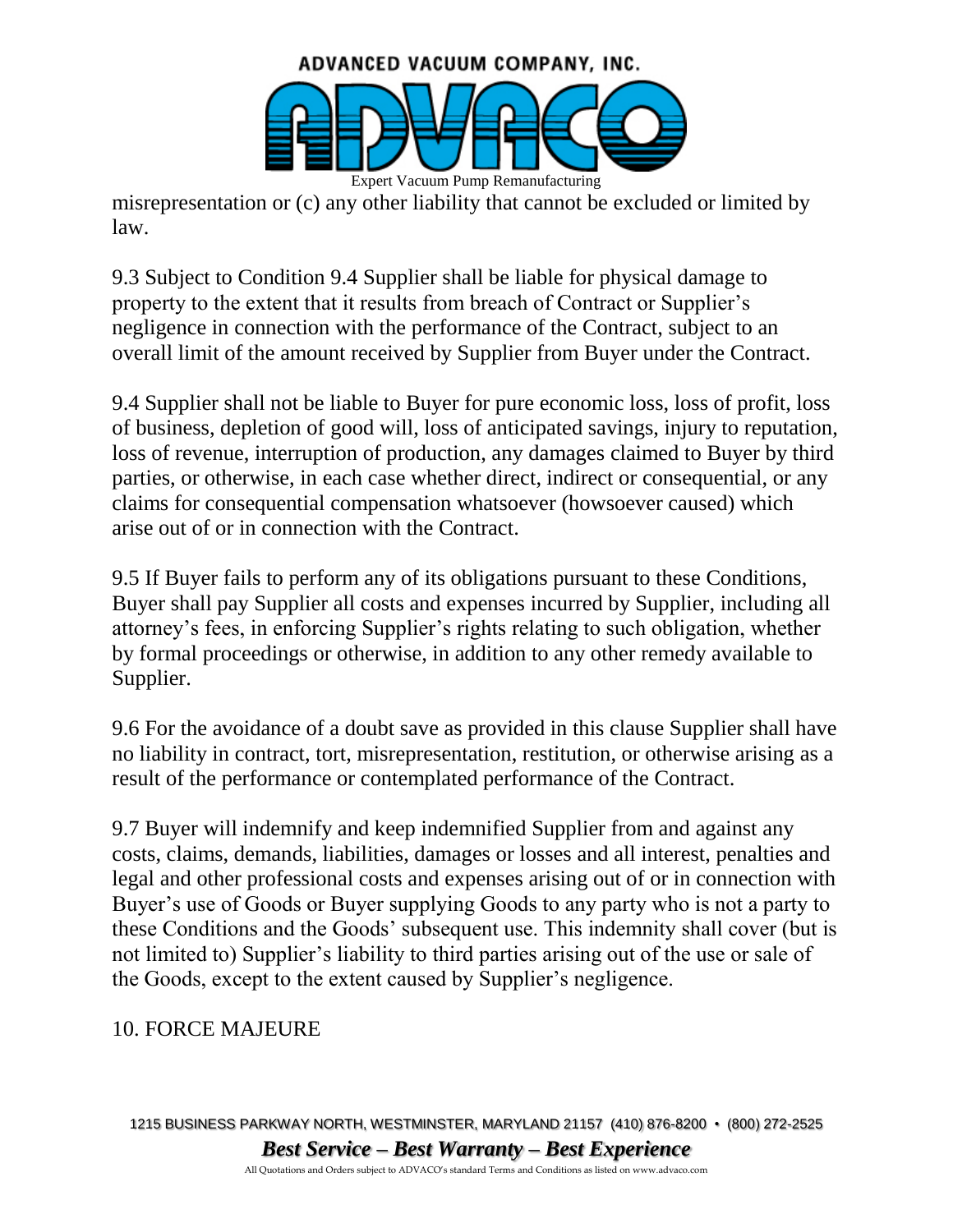

10.1 Neither Buyer nor Supplier shall be liable for failures in performance, including delay or non-shipment, resulting from acts or events beyond its reasonable control.

10.2 In the event of such delay, the date of shipment or performance shall, at the request of Supplier, be deferred for a period equal to the time lost by reason of the delay and otherwise for a reasonable time.

# 11. CANCELLATION

11.1 Buyer may request a cancellation of the Contract to the extent it relates to the sale of Goods, provided such request is done in writing and at the latest six (6) weeks prior to the due date of shipment. Advanced Vacuum Company, Inc. (ADVACO) may accept or refuse, at its sole discretion, a request for cancellation. Without prejudice to any other rights Supplier may have, upon cancellation Buyer shall pay Supplier a compensation equivalent to 15% of the Purchase Price for standard Goods and 30% of the Purchase Price for non-standard Goods within thirty (30) days from issuance of the corresponding invoice.

11.2 Unless agreed otherwise in writing by Supplier, should Buyer cancel any Contract to the extent it relates to the sale of Services, Buyer shall pay to Supplier the costs of all work done and materials purchased or provided in connection with the Services up to the time of cancellation, plus a compensation for all costs and losses equivalent to 15% of the Purchase Price

11.3 The parties agree that such sums payable to Supplier under this clause are a genuine pre-estimate of the costs and losses which Supplier would suffer from Buyer cancelling all or part of the Contract

#### 12. TERMINATION

12.1 If Buyer is subject to any act of bankruptcy or, being a company, has a receiver appointed or an administration order made against it or goes into liquidation or if a similar event occurs under applicable insolvency laws (except for the purpose of reconstruction or amalgamation) then all sums due to Supplier under the Contract shall immediately become due and payable and Supplier may, notwithstanding any previous waiver, terminate the Contract forthwith by written notice.

1215 BUSINESS PARKWAY NORTH, WESTMINSTER, MARYLAND 21157 (410) 876-8200 • (800) 272-2525 *Best Service – Best Warranty – Best Experience*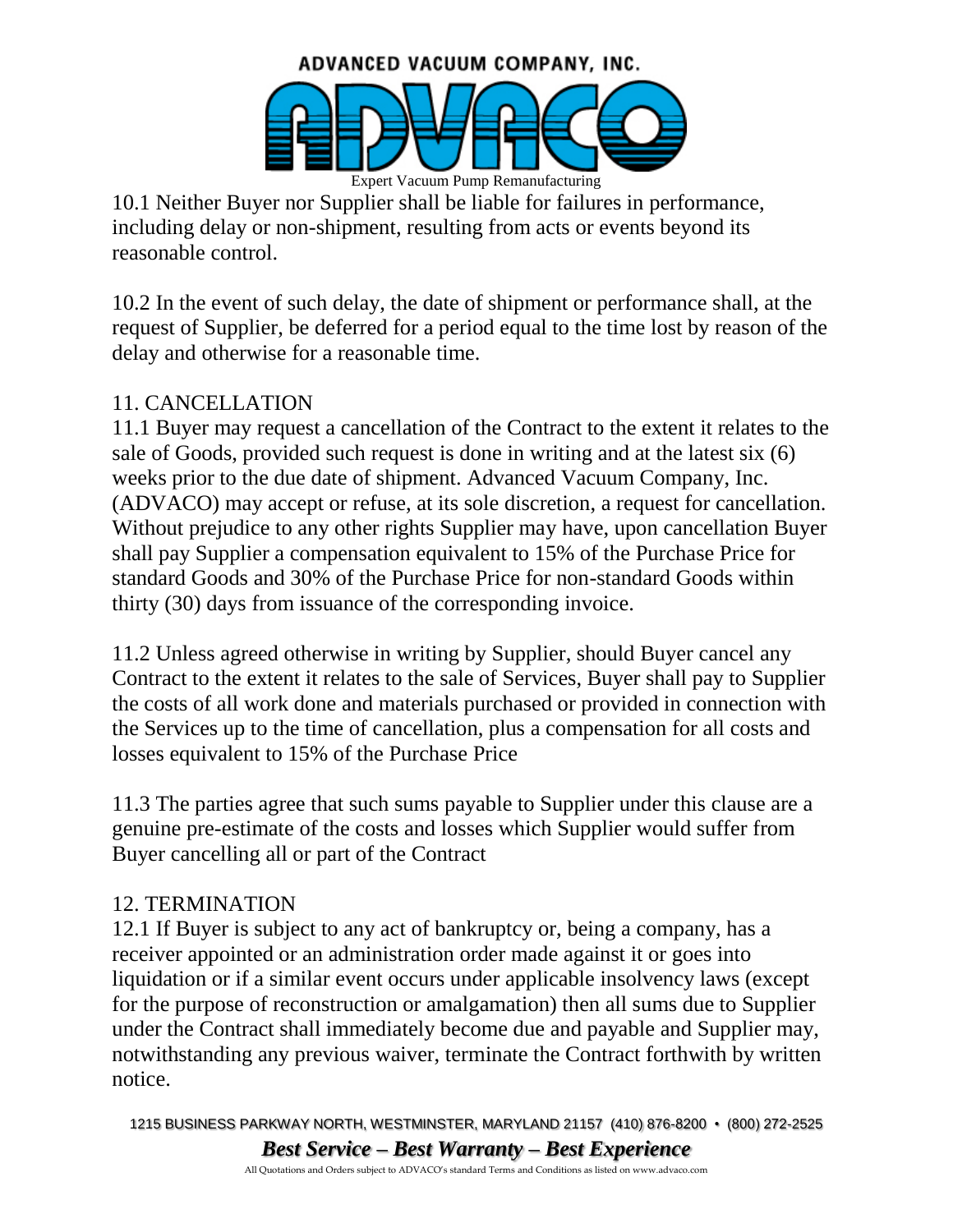

12.2 Supplier may terminate the Contract with immediate effect in the event of a failure by Buyer to comply with any material provision of these Conditions if the failure continues for more than 14 days after Buyer has been given written notice of such failure.

12.3 If Buyer fails to collect or take delivery of the Goods within 3 months of the Delivery Date, Supplier shall be entitled, without prejudice to its other rights, to terminate all or part of the Contract and to dispose of the Goods, and to charge Buyer a compensation of 15% of the Purchase Price (Standard Goods) or 30% of the Purchase Price (Non-Standard Goods), to be paid by Buyer within 30 days of issuance of the corresponding invoice. The parties agree that such sums payable to Supplier under this clause are a genuine pre-estimate of the costs and losses which Supplier would suffer from Buyer not taking delivery of the Goods, and are in addition to any and all contracted amounts

12.4 Termination shall be without prejudice to any prior right of either party or any provisions (including but not limited to clauses 6, 7 and 9) which by nature shall survive termination

### 13. BUYER'S DUTIES AND RESPONSIBILITIES WHEN SERVICES ARE PROVIDED

13.1 All Products and environments (whether at Supplier' or Buyer's or Buyer's customer's premises) must be free from risks to health and safety (save to the extent notified to, and specifically accepted by, Supplier in writing). Supplier may decline, without incurring any liability, to service any Product, or work in any environment in which, in Supplier's opinion, the risks to health and safety are not managed satisfactorily by Buyer.

13.2 Buyer will permit Supplier prior to commencement of any Services to assess the condition of the Products and the working environment. Supplier shall be under no obligation to service any Product which, in Supplier's reasonable opinion, has been used in a way or for a purpose for which it was not suitable, has not been operated and maintained in accordance with the manufacturer's operating instructions, is too old or in too poor a condition to be serviced economically or is

1215 BUSINESS PARKWAY NORTH, WESTMINSTER, MARYLAND 21157 (410) 876-8200 • (800) 272-2525 *Best Service – Best Warranty – Best Experience*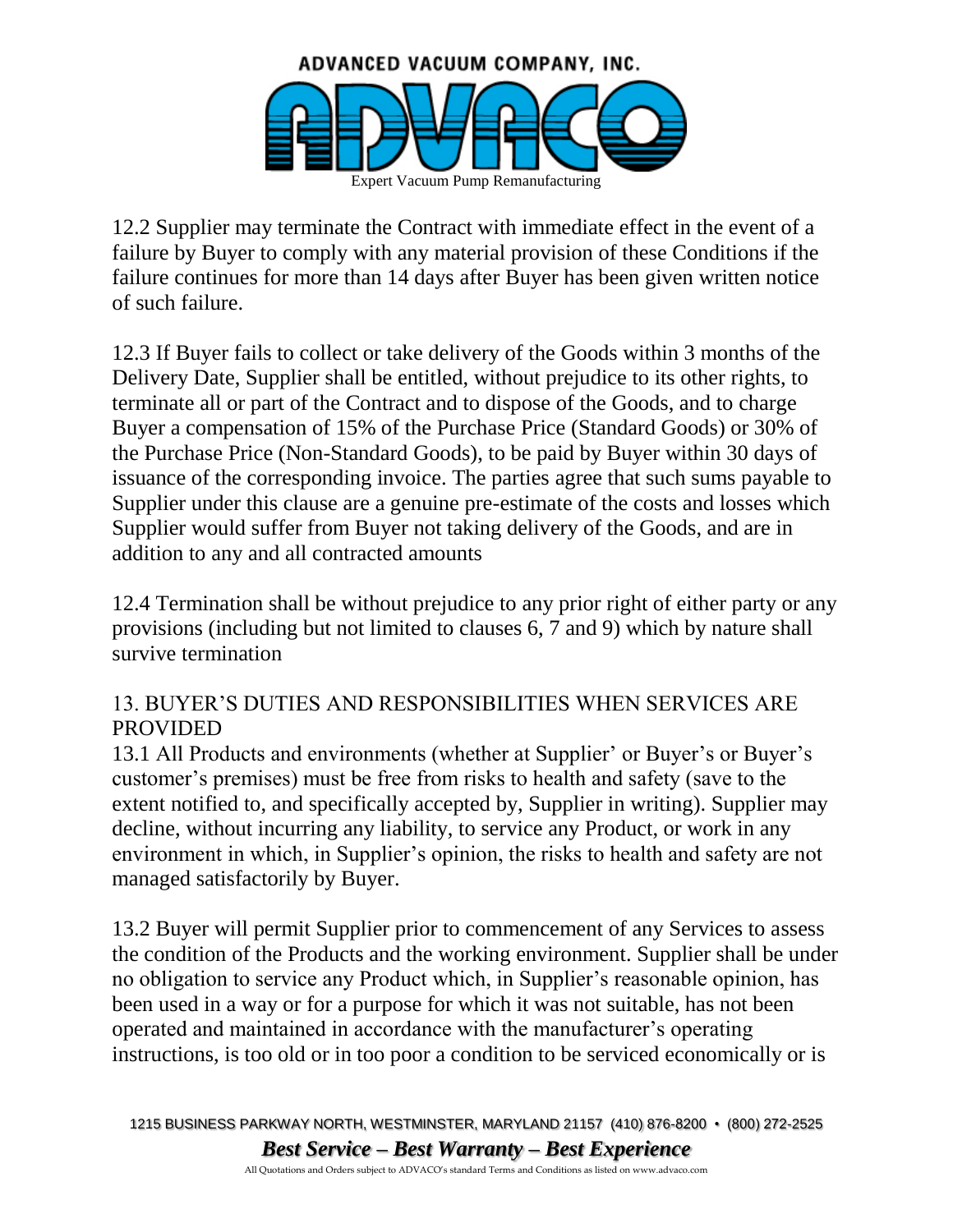#### ADVANCED VACUUM COMPANY, INC.



in any way unsafe. Supplier shall have the right and Buyer shall provide all necessary access and cooperation to enable Supplier to carry out a risk assessment.

13.3 Buyer will provide Supplier with all available operating documentation, drawings, test certificates and maintenance inspection reports relating to any Product.

13.4 Buyer will indemnify and hold Supplier harmless against any loss, claim or damage suffered by Supplier or its employees, agents or subcontractors suffered on the Buyer's site or Buyer's customer's site except to the extent caused by Supplier's own negligence.

#### 14. MISCELLANEOUS

14.1 Buyer may neither assign nor transfer nor deal in any other manner with any or all of its rights or obligations under the Contract without the prior written consent of Supplier.

14.2 Save as expressly provided, no term or provision of these Conditions shall be enforceable by a third party (being any person other than the parties and their permitted successors and assignees).

14.3 No waiver by either party of any breach of any of these Conditions by the other party shall be deemed to constitute a waiver of any other breach nor shall any delay or omission on the part of either party to exercise or avail itself of any right or remedy hereunder operate as a waiver thereof. A waiver given by a party hereunder shall be binding upon such party only if in writing and signed by such party. In the event that any term or provision of the Contract is declared null and void or unenforceable by any court of competent jurisdiction, the remainder of the provisions of these Conditions shall remain in full force and effect to the fullest extent permitted by applicable law.

14.4 Nothing contained in these Sale Conditions shall be deemed to require Supplier to take any action that would constitute, directly or indirectly, a violation of any laws of any applicable jurisdiction, and Supplier's failure to take any such action shall not be deemed a breach hereunder.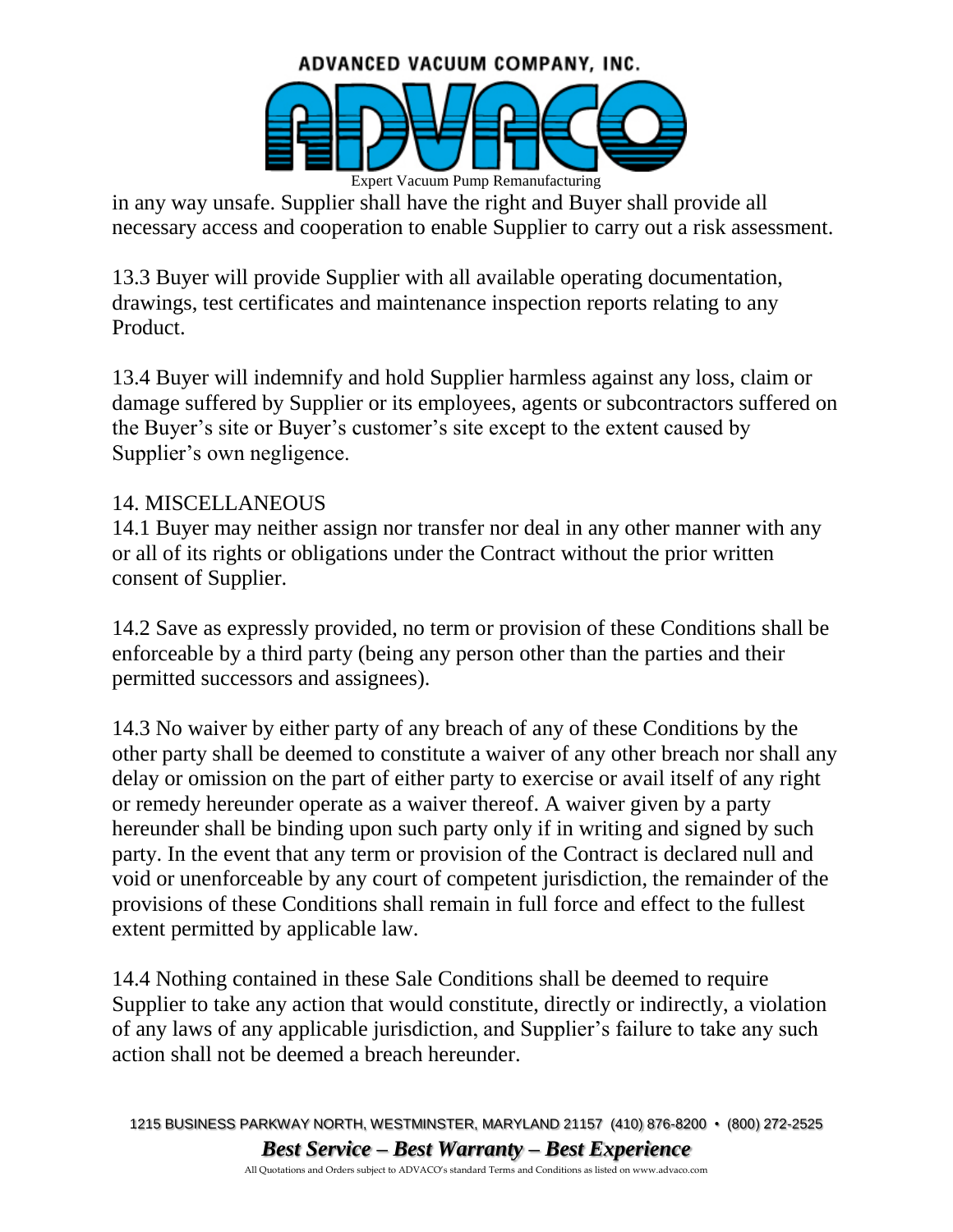

14.5 All drawings, descriptive matter, technical specifications, capacities, performance rates, descriptions and other particulars given in respect of Goods (whether in catalogues or advertisements or accompanying or referred to in the Contract) are stated by Supplier in good faith based on Supplier's experience as being correct within acceptable tolerances but are not binding in detail and do not form part of the Contract unless specifically stated to do so. Unless agreed otherwise in writing, it is Buyer's responsibility to ensure that Goods are sufficient and suitable for Buyer's purposes.

14.6 Buyer hereby acknowledges that relevant safety and training literature relating to the Goods and Services will be supplied by Supplier to Buyer free of charge and may be photocopied by Buyer as required. Buyer shall be fully responsible for the implementation of the contents of all safety and training literature provided by Supplier. Buyer shall ensure persons who use, maintain or otherwise handle Goods or receive Services receive adequate safety and training literature.

14.7 Buyer shall comply at all times with Supplier's code of conduct and with all applicable laws, statutes and regulations relating to antibribery and anticorruption including but not limited to the US Foreign Corrupt Practices Act as amended from time to time (the "Requirements"), and Buyer shall have in place and shall maintain at all times its own policies and procedures to ensure compliance with the Requirements by Buyer's employees, officers, representatives, subcontractors and customers and shall enforce them where appropriate. Supplier shall be entitled to terminate the Contract immediately upon written notice to Buyer if Buyer or any person employed by it or acting on its behalf commits or may be deemed or is suspected to have committed or intends to commit a breach of the Requirements. If Buyer suspects or knows that there is any breach or intended breach of the Requirements by Buyer or any person employed by it or acting on its behalf, Buyer will notify Supplier immediately.

#### 15. GOVERNING LAW AND DISPUTE RESOLUTION

15.1 The Contract and any claim arising out of or in connection with it shall be governed by and construed in accordance with the laws of the State of Maryland

15.2 Buyer and Supplier agree that the State and Federal courts residing in the State of Maryland shall have the exclusive jurisdiction to settle any disputes, which may arise in connection with the Contract.